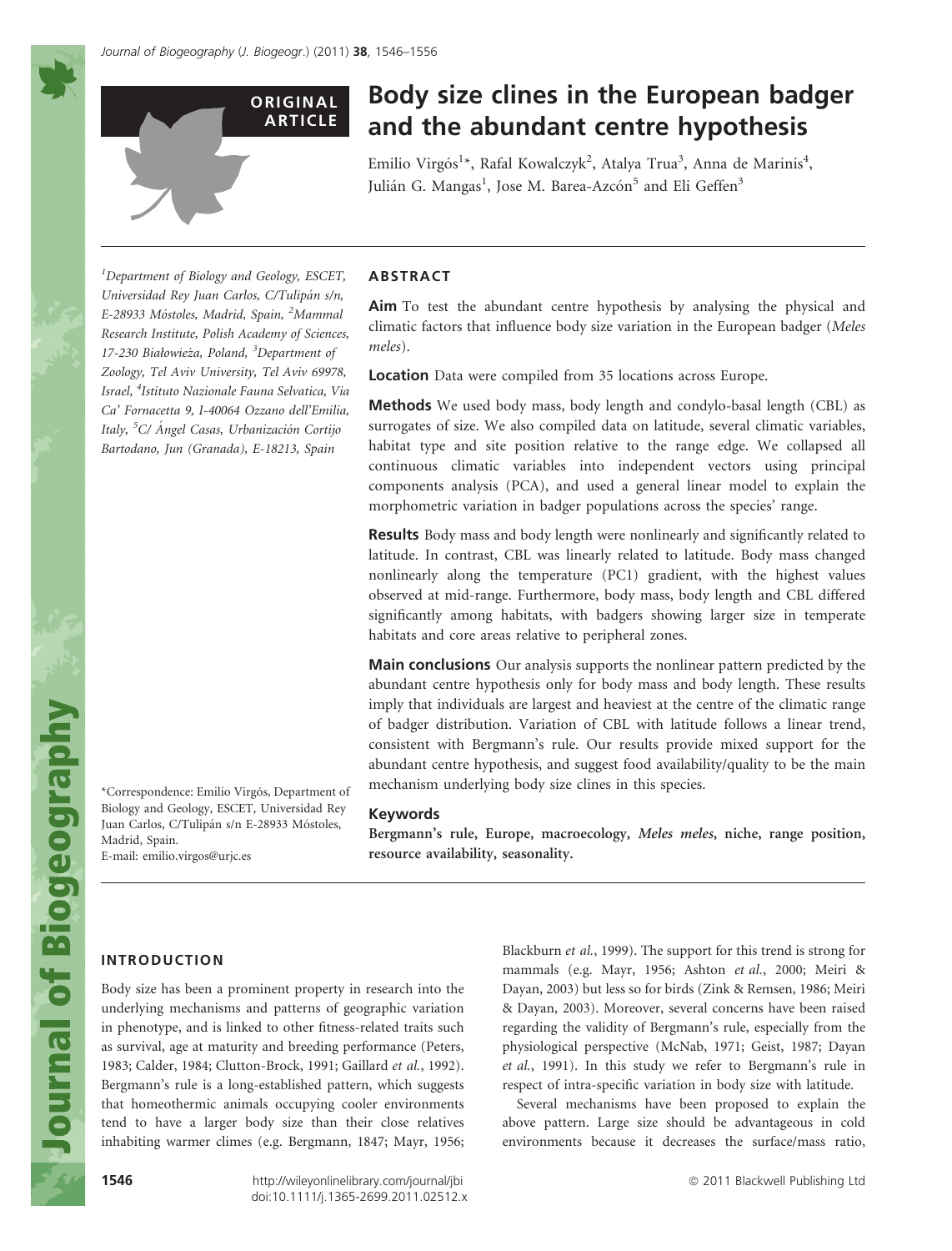allowing better heat conservation, whereas small size allows more efficient heat dissipation in warm environments (Mayr, 1956). In numerous studies, Bergmann's rule has been tested by regressing body size against latitude, assuming a direct relationship between this variable and temperature (Ashton et al., 2000). However, ambient temperature may not be related solely to latitude, but also varies longitudinally and with elevation. Alternatively, body size may be a response to changes in the primary productivity of a particular environment, affecting resource availability and renewal (Rosenzweig, 1968a,b; Geist, 1987). The productivity hypothesis predicts a significant positive correlation between body size and net primary productivity (NPP) or other climatic variables related to precipitation (e.g. annual rainfall). Examination of these two alternative explanations (i.e. Bergmann's rule and the productivity hypothesis) is possible because temperature and NPP are often statistically independent (Rosenzweig, 1968a).

In addition, several studies have suggested that body size and other life-history traits respond to seasonal variability (Calder, 1974; Boyce, 1978; Lindstedt & Boyce, 1985; Ferguson & McLoughlin, 2000; McLoughlin et al., 2000) and that larger body size might be adaptive for longer periods of food shortage, which are typical in seasonal environments (the starvation resistance hypothesis; Calder, 1974; Boyce, 1978). Body size may also depend on the level of environmental variability (e.g. Carlson et al., 2008). Large body size allows a lower weight-specific metabolism and higher absolute levels of fat reserves (Lindstedt & Boyce, 1985; Millar & Hickling, 1990). These traits enable large animals to survive during periods of food scarcity (Boyce, 1978). Although this hypothesis is appealing, no supporting evidence for it has been found in carnivores (Meiri et al., 2004).

Nevertheless, a large body of evidence has indicated that changes in body size may be related to the variation in quality, distribution and quantity of food, both spatially and temporally (e.g. the resource availability hypothesis, Blackburn et al., 1999; see also Rosenzweig, 1968a; McNab, 1971; Yom-Tov & Nix, 1986; Yom-Tov & Geffen, 2006; Yom-Tov et al., 2007).

The next development in the attempt to model intraspecific size variation was the abundant centre hypothesis (ACH), which proposed that species are more abundant and show higher fitness in the centre of their distribution range than at the periphery (Brown, 1984; Hoffman & Blows, 1994; Brown et al., 1996; but see Sagarin & Gaines, 2002). The rationale behind the ACH is that species track the distribution and abundance of key resources, which are more abundant and/or of higher quality at the centre of a range (Hengeveld & Haeck, 1982; Brown, 1984; Brown et al., 1996; Pérez-Trís et al., 2000). Individuals at the core may attain a larger size than those at the periphery because during the breeding period, when resources are abundant, the young accumulate more energy and can allocate more of it to growth. In contrast, animals at the periphery have fewer resources, even at the peak of breeding, and the young in these regions have access to less food, which may result in restricted growth and smaller adult size.

It has been argued that higher population densities at the core relative to the periphery may lead to greater intraspecific competition for resources and eventually to selection for smaller body size (e.g. Fowler, 1987; Clutton-Brock & Albon, 1989; Macdonald et al., 2002). However, according to the proponents of the ACH, core areas harbour more resources than do peripheral areas. Consequently, after taking differences in population density into account, body size may either remain constant across the range or increase if resources at the core are still higher than at the periphery. Surprisingly, the relationship between body size and the ACH has not been robustly tested (Pérez-Trís et al., 2000; Hallas et al., 2002; Fukui et al., 2005). Only recently, Meiri et al. (2009) showed that the relationship between body size variation and position within the range (i.e. niche optimality) is case-specific, and called for more research into this topic.

We selected the facultatively social European badger (Meles meles Linnaeus, 1758; Kruuk, 1989; Woodroffe & Macdonald, 1993; Johnson et al., 2002) as a test case for the above hypotheses because it demonstrates a large variation in body size across a wide range (Neal & Cheeseman, 1996). Badgers feed on a diverse array of resources, from earthworms in temperate forests to insects and fruits in Mediterranean habitats (Roper, 1994; Goszczyński et al., 2000). The species shows slight sexual dimorphism, which may alter with ecological conditions (Johnson & Macdonald, 2001; Abramov & Puzachenko, 2005). Badgers maintain exclusive pair or group territories (Kruuk, 1989; Woodroffe & Macdonald, 1993). Territory size, group size and badger density appear to be largely determined by the ecological conditions. While badger territories can reach 1800 ha in Poland (Kowalczyk et al., 2003b), they may be as small as 50 ha in wooded pastureland in the United Kingdom (e.g. Johnson et al., 2001). Similar trends have been found for population density and social grouping (Johnson et al., 2002; Kowalczyk et al., 2003b). European badger females compete for reproductive success (Woodroffe & Macdonald, 1995; Dugdale et al., 2010). In this system, larger females breed, have more access to exclusive resources and are less subject to reproductive suppression compared with smaller females. If resources permit, selection in this species should thus favour large individuals, which are the more successful breeders. Furthermore, previous studies have shown a positive fit between body size variation and latitude in badgers (Meiri & Dayan, 2003; Meiri et al., 2004), although Meiri et al. (2009) found some support for the ACH. However, the above studies only considered latitude or position in the range, which are not biologically interpretable. Here, we report the results of a study that includes climatic and biological variables in an attempt to clarify the factors and mechanisms influencing body size variation across the range of this well-studied species. We tested the hypothesis that body size in the European badger should be higher at the centre of the range relative to the periphery, because of higher resource availability.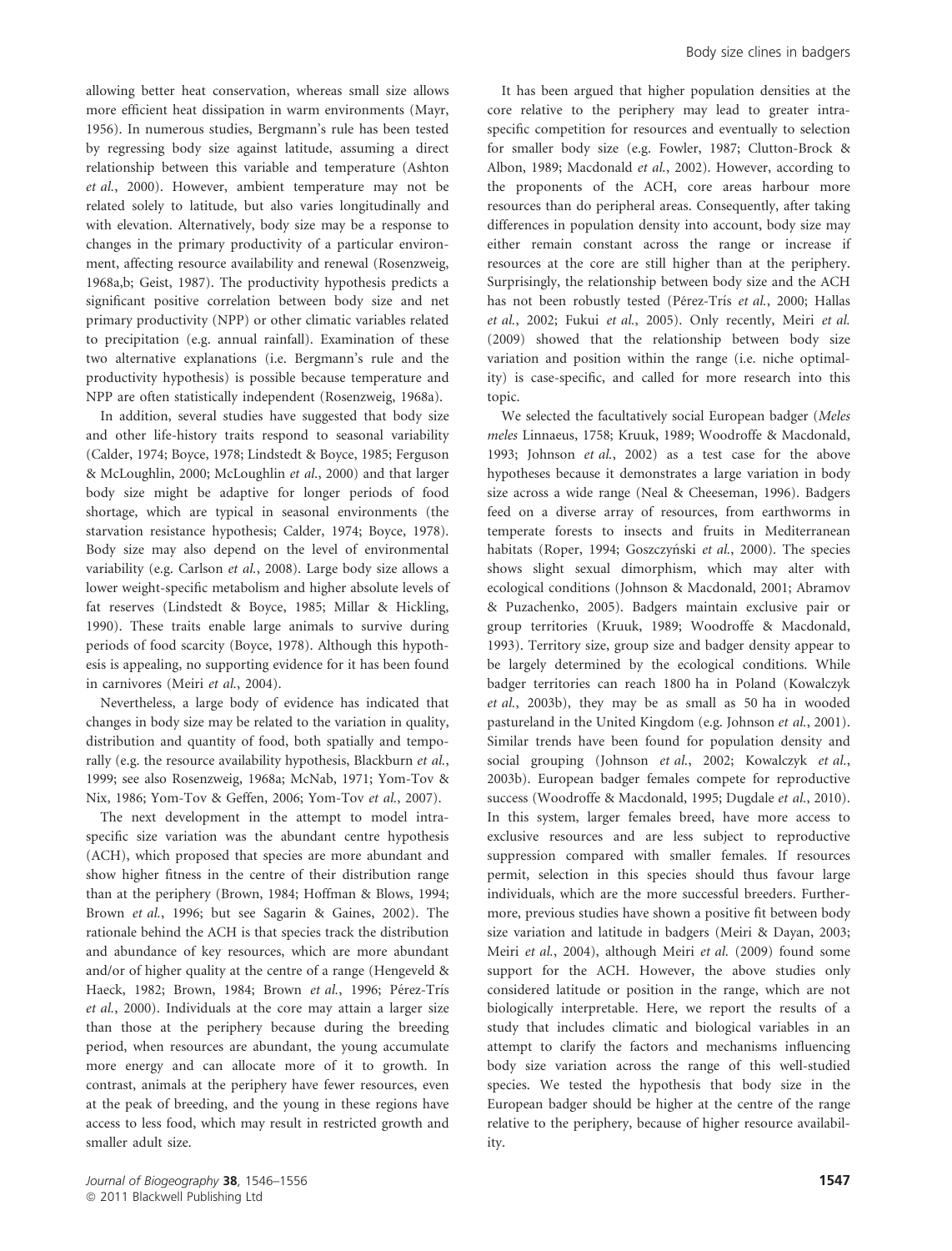#### MATERIALS AND METHODS

#### Data collection and recording of predictors

We used three common measures as surrogates of badger size: body mass, body length and condylo-basal length (CBL). Because badger body mass can fluctuate between seasons (Kruuk & Parish, 1983; Neal & Cheeseman, 1996), we used both spring and winter body masses as response variables. Although body mass is often used to estimate the sizes of species, it may not be the best means of estimating structural size owing to its fluctuations (Piersma & Davidson, 1991; Schulte-Hostedde et al., 2005). Body mass reflects concomitantly seasonal nutritional constraints and the genetic component of size (Piersma & Davidson, 1991; Dobson, 1992). Thus, CBL and other skeletal traits are considered better correlates of structural size (Atchley et al., 1981; Gittleman & Van Valkenburgh, 1997; Dayan et al., 2002; Meiri et al., 2005; see Lynch et al., 1993 for badgers), as they do not appear to be affected by body condition (Gittleman & Van Valkenburgh, 1997).

We used a large sample of body and skull data from 35 locations across the range of the European badger (Fig. 1 and Appendix S1 in the Supporting Information). The global population of M. meles has been recently partitioned into three subpopulations, considered by some researchers as separate species (Abramov & Puzachenko, 2005; Marmi et al., 2006). Owing to this status controversy, we analysed only the European populations (west of 40° E longitude). Only adult badgers were measured. Measurement precision was to within 50 g for body mass, 0.1 mm for CBL and 0.5 cm for body length. Sex was recorded when known. We used latitude as a predictor because it is the key predictor for Bergmann's rule,



Figure 1 Distribution map (grey area; plotted onto the Fuller Dymaxion projection following Meiri et al., 2009) for European badgers (Meles meles). The dashed lines indicate 100 and 200 km contours from the range boundary. The filled circles designate populations sampled in this study. Axis labels indicate longitude and latitude (in degrees).

despite having no clear biological meaning (Hawkins & Diniz-Filho, 2004). In addition to latitude, we compiled the following key climatic variables: average annual, winter (January) and summer (July) temperatures, annual rainfall, and coefficient of variation (CV) for average temperature and rainfall. We obtained these variables from WorldClimate web (http:// www.worldclimate.com/, accessed in May and June 2008). Data were recorded from weather stations close to our locations by using time series of different length (10–30 years). We calculated NPP from monthly values, using the following expression (Lieth, 1976; Ferguson & McLoughlin, 2000)

$$
NPP = 3000(1 - e^{-0.0009695(AET - 20)}),
$$

where AET is the actual evapotranspiration value at each location. AET values were obtained from the Phytosociological Research Center [Rivas-Martínez & Rivas y Sáenz, 2007; http:// www.globalbioclimatics.org/; based on Thornthwaite & Mather's (1957) formula]. Data for each location were averaged from a time series (period variable depending on location: 13– 50 years). We recorded habitat type as boreal, temperate or Mediterranean, based on a biome classification system for world ecosystems (USDA, 1999). Finally, we classified localities as either core or peripheral areas following the distribution map in Meiri et al. (2009). Because the distinction between core and periphery is subjective, we selected two cut-off values: locations situated  $\leq 100$  or 200 km away from the edge of the distribution were classified as peripheral, and those located further from the edge (> 100 or 200 km) were defined as core positions.

Finally, in order to explain morphological differences on the core–edge gradient we re-examined the analysis provided by Goszczyński et al. (2000; see Appendix S2) on diet shift as a function of latitude by expanding their data set from 17 to 29 locations. These locations span the entire latitudinal range occupied by the European badger, and all studies in this data set were conducted in Europe or western Asia (see Appendix S2). We used only data expressed as volume or biomass consumed. Volumes of garbage and unidentified remains were excluded from the analysis.

## Statistical analyses

To eliminate any distortion due to the large variation in sample size between populations, we used the population mean for each variable in all analyses. Each population was thereby given an equal weight regardless of sample size.

In order to avoid multicollinearity, we collapsed all continuous climatic variables into independent vectors using principal components analysis (PCA). We retained the factors with an eigenvalue  $\geq 1$ . The retained components were then used as independent variables in a general linear model (GLM; distribution = normal, and link function = identity) aimed at explaining the morphometric variation across the species' range. Finally, to accommodate the possibility of parabolic relationships between body size variables and latitude or the climatic variables, we fitted these data to the above model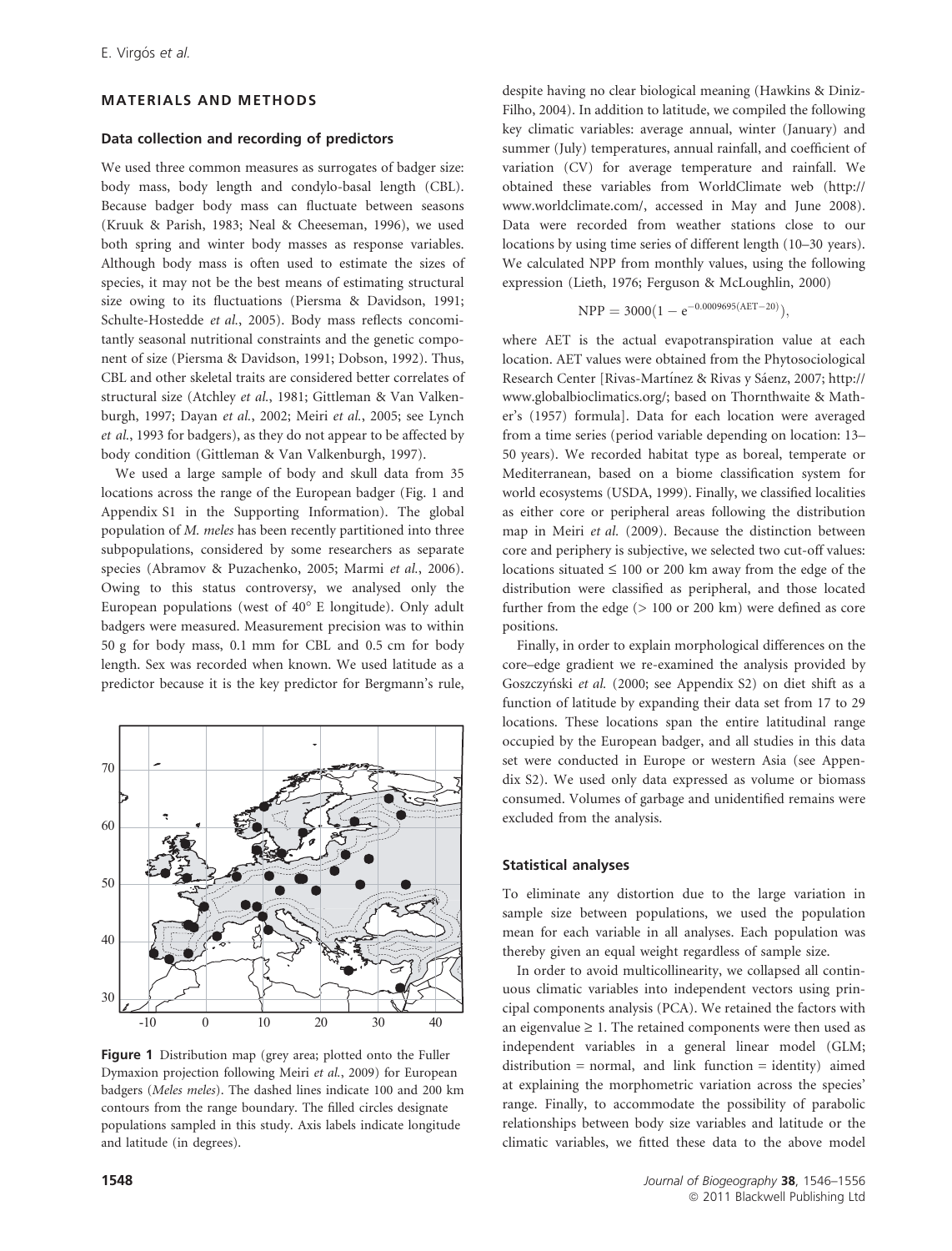using a quadratic function. To assess whether a specific set of variables were associated nonlinearly, we compared the fit between linear and nonlinear models using the Akaike information criterion (AIC). Correction of AIC values for small sample size (AIC<sub>c</sub>) was implemented when  $n/K < 40$ , and  $\Delta AIC_c$  and Akaike weights were used for selecting the model with best fit (Johnson & Omland, 2004). This approach weights all the possible subsets (i.e. models) by the amount of variance explained and model complexity (i.e. the number of model parameters,  $K$ ). Models with  $\Delta AIC_c$  values of 0–2 are similarly supported by the data, whereas those with  $\Delta AIC_c > 2$ are less supported (Johnson & Omland, 2004). All statistical procedures were calculated using STATISTICA v. 8 (StatSoft Inc., Tulsa, OK, USA).

Niche breadth for each population was calculated using Levins' (1968) measure.

## RESULTS

Body mass was nonlinearly and significantly related to latitude (quadratic function; Table 1, Fig. 2a). The best model showed a significant effect of the quadratic latitude term on body mass (GLM;  $\chi^2_1$  = 17.0, *P* < 0.001; Table 1). The quadratic term for

Table 1 Model selection, using Akaike's information criterion corrected for small sample size  $(AIC<sub>c</sub>)$ , for the effects of latitude (Lat) and sex on body mass, body length and condylo-basal length in the European badger (Meles meles). Both linear and quadratic models were considered. Lat<sup>2</sup> stands for the quadratic term. Models are sorted by  $\Delta AIC_c$ . The number of populations is given in parentheses.

| Model                       | $R^2$ | $AIC_c$ | $\Delta AIC_c$ | $AIC_c$ weight |  |  |
|-----------------------------|-------|---------|----------------|----------------|--|--|
| Body mass (18)              |       |         |                |                |  |  |
| Lat <sup>2</sup> , Sex      | 0.437 | 121.8   |                | 0.536          |  |  |
| Lat, Lat <sup>2</sup> , Sex | 0.460 | 123.0   | 1.190          | 0.295          |  |  |
| Lat <sup>2</sup>            | 0.340 | 125.0   | 3.173          | 0.110          |  |  |
| Lat, Lat $2$                | 0.364 | 126.2   | 4.421          | 0.059          |  |  |
| Sex                         | 0.097 | 136.3   | 14.490         | 0.000          |  |  |
| Lat, Sex                    | 0.112 | 138.2   | 16.430         | 0.000          |  |  |
| Lat                         | 0.015 | 139.4   | 17.613         | 0.000          |  |  |
| Body length (12)            |       |         |                |                |  |  |
| Lat <sup>2</sup>            | 0.214 | 265.6   |                | 0.341          |  |  |
| Lat <sup>2</sup> , Sex      | 0.301 | 265.7   | 0.079          | 0.328          |  |  |
| Lat, Lat $2$                | 0.242 | 267.7   | 2.027          | 0.124          |  |  |
| Lat, Lat <sup>2</sup> , Sex | 0.329 | 268.0   | 2.318          | 0.107          |  |  |
| Sex                         | 0.087 | 269.2   | 3.570          | 0.057          |  |  |
| Lat                         | 0.020 | 270.9   | 5.275          | 0.024          |  |  |
| Lat, Sex                    | 0.108 | 271.6   | 5.939          | 0.018          |  |  |
| Condylo-basal length (13)   |       |         |                |                |  |  |
| Lat, Lat <sup>2</sup> , Sex | 0.628 | 137.6   |                | 0.766          |  |  |
| Lat, Sex                    | 0.524 | 140.9   | 3.320          | 0.146          |  |  |
| Lat, Lat <sup>2</sup>       | 0.493 | 142.6   | 4.957          | 0.064          |  |  |
| Lat                         | 0.389 | 144.6   | 6.999          | 0.023          |  |  |
| Lat <sup>2</sup> , Sex      | 0.293 | 151.2   | 13.609         | 0.001          |  |  |
| Lat <sup>2</sup>            | 0.158 | 152.9   | 15.338         | 0.000          |  |  |
| Sex                         | 0.135 | 153.6   | 16.048         | 0.000          |  |  |

latitude alone accounted for  $c$ . 34% of the variance in body mass (Table 1). The effect of sex on body mass (mean  $\pm$  SD = 9.5  $\pm$  1.6 and 8.6  $\pm$  1.4 kg for males and females, respectively) was also significant for that model (GLM;  $\chi^{2}_{1} = 5.7$ ,  $P = 0.017$ ; Table 1). Body mass was significantly higher during winter relative to spring (Table 2, Fig. 2b). Consequently, we averaged the seasonal body mass values and used the mean body mass in the subsequent analyses.

Body length also showed a quadratic relationship with latitude (Fig. 3). The best model, selected by  $AIC_c$ , showed a significant effect of the quadratic latitude term on body length (GLM;  $\chi^2$ <sub>1</sub> = 5.8, *P* = 0.016; Table 1). The quadratic term for



Figure 2 Variation in body mass of the European badger (Meles meles). (a) Body mass (kg) as a function of latitude in males (empty circles;  $n = 18$ ) and females (filled circles;  $n = 18$ ). Quadratic fits for the male and female data are indicated by solid and dashed lines, respectively. (b) Body mass as a function of latitude in winter (empty circles;  $n = 11$ ) and spring (filled circles;  $n = 11$ ). Quadratic fits for the winter and spring data are indicated by solid and dashed lines, respectively.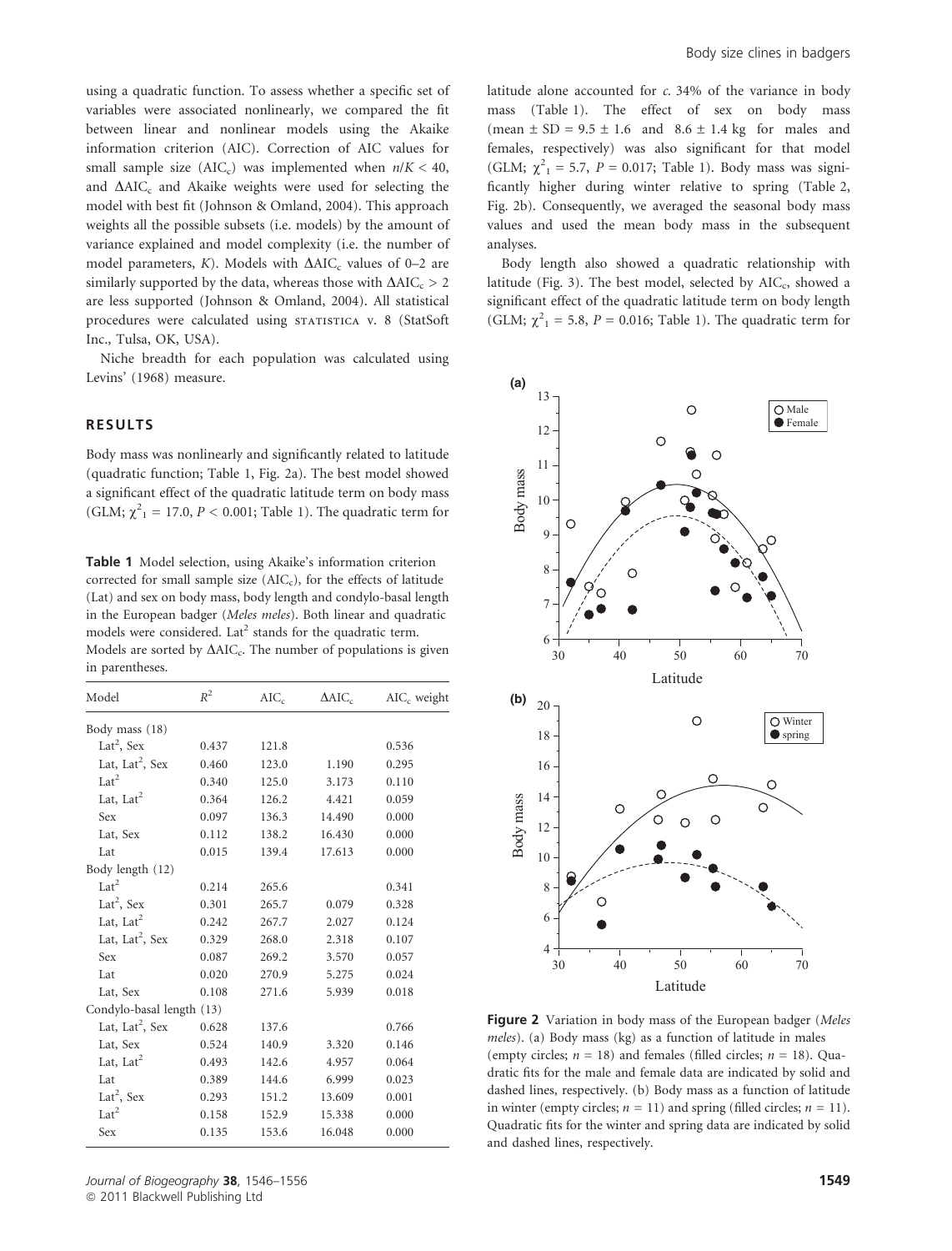Table 2 Effect (using a general linear model; likelihood ratio  $\chi^2$ ) of latitude (Lat) and season on body mass in the European badger (Meles meles). Lat<sup>2</sup> stands for the quadratic term. The number of populations is given in parentheses.

| Effects                          | d.f. | $\chi^2$ | $P$ -value  |
|----------------------------------|------|----------|-------------|
| Body mass $(22)$                 |      |          |             |
| Lat                              |      | 3.6      | 0.058       |
| $Lat^2$                          | 1    | 7.1      | 0.008       |
| Season                           |      | 14.2     | ${}< 0.001$ |
| Lat $\times$ Season              |      | 6.5      | 0.011       |
| Lat <sup>2</sup> $\times$ Season |      | 0.1      | 0.711       |

Season: coded as spring or winter body masses.



Figure 3 Body length (cm) as a function of latitude in males (empty circles;  $n = 12$ ) and females (filled circles;  $n = 12$ ) of the European badger (Meles meles). Quadratic fits for the male and female data are indicated by solid and dashed lines, respectively.

latitude alone accounted for 21.3% of the variance in body length. Overall, the body length of males was greater than that of females (mean  $\pm$  SD = 73.6  $\pm$  5.5 and 69.9  $\pm$  5.2 cm for males and females, respectively) but this sexual difference was not significant in the second best model (GLM;  $\chi^2 = 2.8$ ,  $P = 0.093$ ) or in the other models we tested  $(P > 0.05;$ Table 1). In contrast, the best AIC model showed that CBL increased with latitude largely in a linear fashion (GLM; linear latitude term:  $\chi^2_{1}$  = 16.7, P < 0.001; quadratic latitude term:  $\chi^2_{1}$  = 6.4, *P* = 0.011; Table 1). Further, the linear latitude term alone accounted for 38.9% of the variance, while the quadratic term for latitude explained only 15.8% (Table 1). CBL of males was significantly greater than that of females (mean  $\pm$  $SD = 12.8 \pm 0.5$  and  $12.4 \pm 0.6$  cm for males and females, respectively;  $\chi^2_{1} = 8.1, P = 0.004$ ). Interactions with sex were not included in our models because all were insignificant  $(P > 0.28$  in all tests).



Figure 4 Contour plot for body mass of the European badger (Meles meles). PC1 and PC2 are principal components comprising the latitude/temperature and rainfall/net primary productivity (NPP) variables, respectively. Darker fills correspond to higher means of body mass. The following sites are indicated: Br, Britain; Dn, Denmark; Fi, Finland; Fr, France; Ge, Germany; Gr, Greece; Ir, Ireland; Is, Israel; It, Italy; Li, Lithuania; Ne, The Netherlands; No, Norway; Po, Poland; Pr, Portugal; Ru, Russia; Sp, Spain; Sw, Sweden; Sz, Switzerland. The contour plot was created using JMP v. 8.0 (SAS Institute Inc., Cary, NC, USA).

PCA collapsed latitude and the continuous climatic variables into two factors (PC1: eigenvalue = 3.2 and 45.3% of variance explained; PC2: eigenvalue = 2.3 and 33.0% of variance explained). All other factors extracted had eigenvalues considerably smaller than 1. The highest loadings for PC1 were latitude  $(-0.90)$ , average winter temperature  $(0.90)$  and temperature CV (0.93), and for PC2 they were mean annual rainfall (0.82) and NPP (0.85). In other words, PC1 compounded the information on temperature and PC2 compounded that on rainfall and productivity. The PCA showed that, for our dataset, latitude is a proxy for variables associated with temperature.

A contour plot of body mass as a function of PC1 and PC2 showed that the heaviest individuals were found in populations located mid-range in the climatic envelope characterizing the species' distribution (Fig. 4). These populations were often located in core areas. Populations comprising the lightest individuals, by contrast, were often located at the periphery (Fig. 4). The quadratic model was identified by  $\Delta AIC_c$  as the most probable fit for the effects of climatic components on body mass (Table 3). This model, composed of a single-effect PC1<sup>2</sup> (proxy for latitude and temperature, model coefficient = -0.23,  $\chi^2_{1}$  = 12.7, *P* < 0.001), accounted for *c*. 43% of the variance in body mass (Table 3). A linear model was the most probable model for the effect of climatic components on body length, with PC2 being the only significant effect (model coefficient = 21.4,  $\chi^2_1 = 4.2$ ,  $P = 0.04$ ). The second most probable model was insignificant ( $P = 0.126$ ; Table 3). The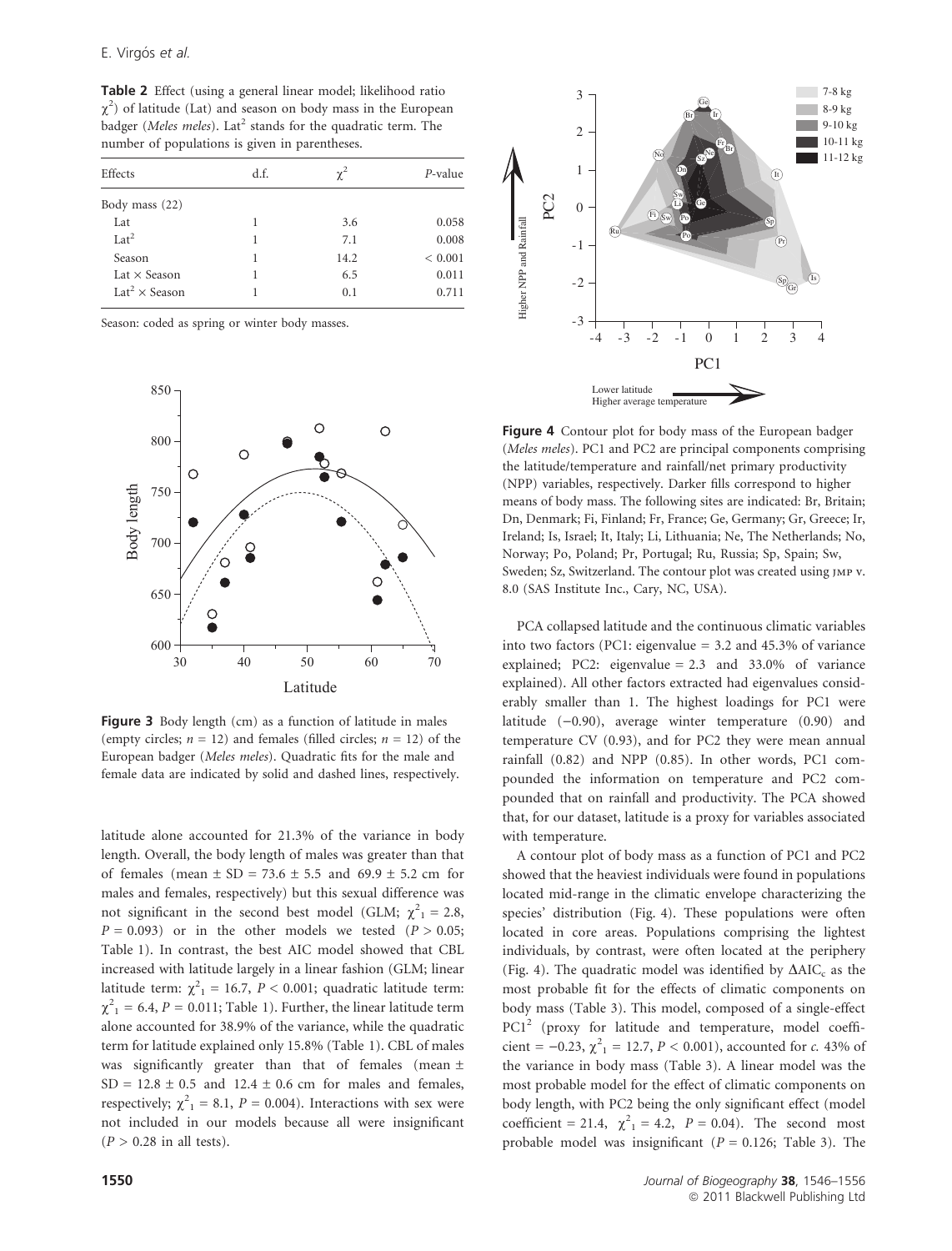Table 3 Model selection, using Akaike's information criterion corrected for small sample size  $(AIC<sub>c</sub>)$ , for the effects of climatic principal components analysis (PCA) vectors (PC1, PC2) and sex on body mass, body length and condylo-basal length in the European badger (Meles meles). Both linear and quadratic models were considered.  $PC1<sup>2</sup>$  and  $PC2<sup>2</sup>$  stand for the quadratic terms. Models are sorted by  $\Delta AIC_c$ . The number of populations is given in parentheses.

| Model                                         | $R^2$ | $AIC_c$ | $\Delta AIC_c$ | $AIC_c$ weight |
|-----------------------------------------------|-------|---------|----------------|----------------|
| Body mass (23)                                |       |         |                |                |
| PC1 <sup>2</sup>                              | 0.426 | 78.0    |                | 0.510          |
| $PC12$ , $PC2$                                | 0.431 | 80.8    | 2.758          | 0.128          |
| PC1, $PC1^2$                                  | 0.429 | 80.9    | 2.826          | 0.124          |
| $PC12$ , $PC22$                               | 0.427 | 81.0    | 2.911          | 0.119          |
| PC <sub>2</sub>                               | 0.258 | 84.0    | 5.920          | 0.026          |
| PC1, $PC1^2$ , $PC2^2$                        | 0.434 | 84.0    | 5.948          | 0.026          |
| PC1, $PC1^2$ , $PC2$                          | 0.433 | 84.0    | 5.981          | 0.026          |
| $PC12$ , PC2, PC2 <sup>2</sup>                | 0.432 | 84.1    | 6.048          | 0.025          |
| PC2, $PC2^2$                                  | 0.271 | 86.5    | 8.472          | 0.007          |
| PC1, PC1 <sup>2</sup> , PC2, PC2 <sup>2</sup> | 0.436 | 87.6    | 9.598          | 0.004          |
| Body length (12)                              |       |         |                |                |
| PC <sub>2</sub>                               | 0.297 | 135.0   |                | 0.493          |
| PC1 <sup>2</sup>                              | 0.177 | 136.9   | 1.891          | 0.192          |
| PC1                                           | 0.037 | 138.8   | 3.776          | 0.075          |
| $PC2^2$                                       | 0.002 | 139.2   | 4.202          | 0.060          |
| PC2, $PC2^2$                                  | 0.313 | 139.4   | 4.447          | 0.053          |
| PC1, PC2                                      | 0.305 | 139.6   | 4.585          | 0.050          |
| $PC12$ , $PC2$                                | 0.301 | 139.7   | 4.655          | 0.048          |
| PC1, $PC1^2$                                  | 0.193 | 141.4   | 6.373          | 0.020          |
| PC1, PC2, $PC2^2$                             | 0.356 | 144.9   | 9.943          | 0.003          |
| PC1 <sup>2</sup> , PC2, PC2 <sup>2</sup>      | 0.314 | 145.7   | 10.709         | 0.002          |
| Condylo-basal length (25)                     |       |         |                |                |
| PC1, PC1 <sup>2</sup>                         | 0.544 | 139.0   |                | 0.520          |
| PC1, $PC12$ , $PC22$                          | 0.565 | 140.9   | 1.967          | 0.194          |
| PC1, $PC1^2$ , $PC2$                          | 0.544 | 142.1   | 3.134          | 0.108          |
| PC1                                           | 0.391 | 143.3   | 4.351          | 0.059          |
| PC1, PC1 <sup>2</sup> , PC2, PC2 <sup>2</sup> | 0.565 | 144.4   | 5.473          | 0.034          |
| PC1, $PC2^2$                                  | 0.426 | 144.7   | 5.720          | 0.030          |
| PC1, PC2                                      | 0.421 | 144.9   | 5.951          | 0.027          |
| PC1, PC2, PC2 <sup>2</sup>                    | 0.464 | 146.1   | 7.168          | 0.014          |
| $PC12$ , $PC22$                               | 0.357 | 147.5   | 8.559          | 0.007          |
| PCl <sup>2</sup>                              | 0.209 | 149.8   | 10.874         | 0.002          |
|                                               |       |         |                |                |

best model for CBL was composed of linear and quadratic terms (Table 3). CBL was negatively associated with both PC1 terms, the proxy for latitude and temperature (linear: PC1, model coefficient = -1.65,  $\chi^2_1 = 17.7$ ,  $P < 0.001$ ; quadratic: PC1<sup>2</sup>, model coefficient = -0.55,  $\chi^2_{1} = 7.2$ ,  $P = 0.007$ ; Table 3). Both terms accounted for c. 54% of the variance in CBL, whereas PC1 alone explained c. 39% (Table 3). To evaluate the contribution of sex, we added this term to the best model selected. In none of the morphological variables examined was the two-way interaction between linear and/or quadratic PC terms and sex significant  $(P > 0.30$  in all comparisons).

Finally, we examined whether morphology differs significantly among habitats and between core and peripheral localities. Body mass significantly differed among habitats

 $(F<sub>(2,20)</sub> = 16.8, P < 0.001)$ . Badgers in the temperate zone were significantly heavier (mean  $\pm$  SD: 10.2  $\pm$  1.0 kg) than individuals from the Mediterranean  $(7.8 \pm 1.1 \text{ kg})$  or boreal  $(7.9 \pm 0.2 \text{ kg})$  zones [Tukey's honestly significant difference (HSD) test,  $P < 0.05$ ]. The sexes showed similar trends in body mass  $(F_{(2,15)} = 10.9, P = 0.001$  and  $F_{(2,15)} = 7.8$ ,  $P = 0.005$  for males and females, respectively). Furthermore, body mass differed profoundly between core  $(11.1 \pm 0.7 \text{ kg})$ and peripheral  $(8.7 \pm 1.2 \text{ kg})$  locations  $(F_{(1,21)} = 11.1,$  $P = 0.003$  and  $F_{(1,21)} = 18.7$ ,  $P < 0.001$  for 100 and 200 km edge buffers, respectively). No interaction was detected between the core–edge factor and sex ( $P > 0.9$  in both tests).

Body length and CBL were also significantly different among habitats ( $F_{(2,11)} = 6.6$ ,  $P = 0.013$  and  $F_{(2,27)} = 8.8$ ,  $P = 0.001$ , respectively). For both variables, badgers in the temperate zone were longer than in the Mediterranean zone (Tukey's HSD,  $P < 0.05$ ). The sexes showed similar trends in body length  $(F<sub>(2,9)</sub> = 4.2, P = 0.042$  and  $F<sub>(2,9)</sub> = 9.2, P = 0.007$  for males and females, respectively). However, only females showed a significant difference in CBL among habitats  $(F_{(2,11)} = 0.8$ ,  $P = 0.487$  and  $F_{(2,10)} = 7.3$ ,  $P = 0.011$  for males and females, respectively). Core individuals had a significantly greater body length (76.6  $\pm$  3.3 cm) than those from the range periphery  $(69.0 \pm 5.3 \text{ cm}; F_{(1,12)} = 10.6, P = 0.007 \text{ and } F_{(1,12)} = 14.0,$  $P = 0.003$  for 100 and 200 km edge buffers, respectively), and had a significantly larger CBL (129.6  $\pm$  2.2 mm) relative to individuals at the edge (125.5 ± 5.3 mm;  $F_{(1,28)} = 7.5$ ,  $P = 0.011$  and  $F_{(1,28)} = 10.4$ ,  $P = 0.003$  for 100 and 200 km edge buffers, respectively). No interaction was detected between the core–edge factor and sex ( $P > 0.5$  in both tests).

The volume of animal material in the badgers' diet was significantly and positively correlated with latitude (linear regression by permutations; slope = 1.20,  $r^2 = 0.21$ ,  $F_{(1,27)} =$ 7.1,  $P = 0.014$ ; Fig. 5). However, when considered separately, earthworm, insect and vertebrate volumes in the diet were not significantly associated with latitude ( $F_{(1,27)} = 3.6$ ,  $P = 0.067$ ;  $F_{(1,27)} = 0.2$ ,  $P = 0.689$  and  $F_{(1,27)} = 0.4$ ,  $P = 0.526$ ; respectively). The volume of vegetable material in the diet, complementing the animal portion, was negatively correlated with latitude (slope = -1.25,  $r^2 = 0.22$ ,  $F_{(1,27)} = 7.6$ ,  $P = 0.010$ ; Fig. 5). Niche breadth, calculated from volumes of earthworms, insects, vertebrates and vegetation in the diet, was independent of latitude ( $F_{(2,27)} = 0.8$ ,  $P = 0.382$ ).

#### **DISCUSSION**

Our analysis of badger body mass and body length supports the pattern predicted by the ACH, and conflicts with the trend suggested by Bergmann's rule, while the pattern of variation in CBL with latitude supports the linear trend predicted by Bergmann's rule. The curvature of body mass data appears as a function of climatic variables (Fig. 4, Table 3). These results imply that European badger individuals are heaviest in the middle of their climate range. Furthermore, their mass decreases as a function of distance from the core of the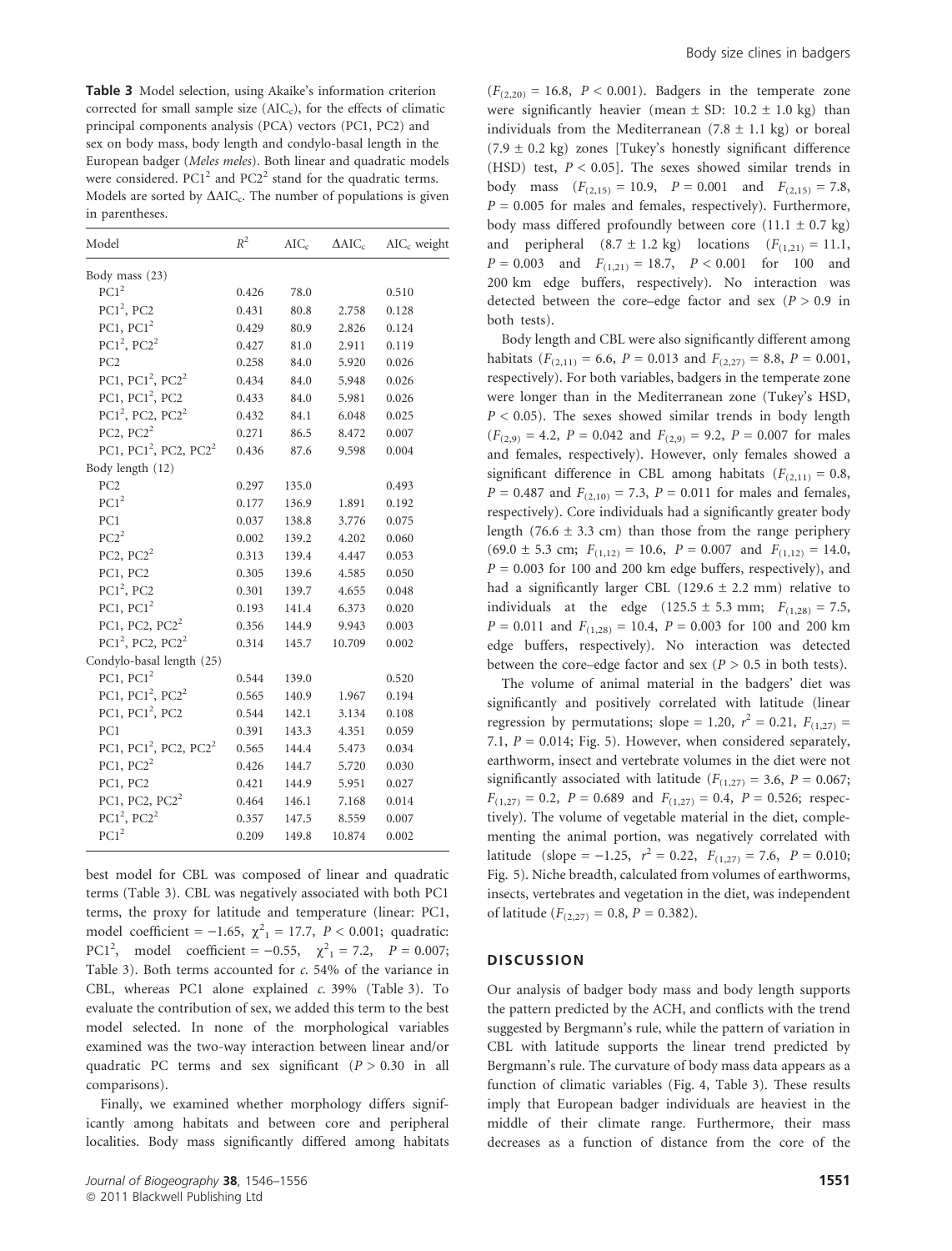

Figure 5 Relative volume (%) of animal (solid line) and vegetable (dashed line) matter in the diet of the European badger (Meles meles) as a function of latitude. Regression lines and their 95% confidence intervals (shaded regions) are indicated ( $n = 29$ ; see Results for details). Filled circles represent animal matter data and open circles represent vegetable matter.

distribution. A nonlinear cline in mammalian body mass was first reported by Geist (1987), who noted that body mass in grey wolves (Canis lupus) is lowest at low and high latitudes, and highest in the mid-latitudinal range. Geist also showed that a positive correlation of body mass with latitude in reindeer (Rangifer tarandus) is only evident up to 60° N, reversing to a negative trend further north. His study provided one of the first papers to contest Bergmann's rule.

The distribution of body mass along a latitudinal cline may even be multimodal. For example, body mass of the leopard (Panthera pardus) is higher in central/southern Africa, India and central Asia and lowest in North Africa, the Arabian Peninsula and the Middle East (Mills & Harvey, 2001; Harrison & Bates, 1992). On a latitudinal cline, leopard body mass seems to be bimodal. The above example suggests that body mass variation in leopards across their distribution is probably regulated by prey size and availability (Raia & Meiri, 2006). In arid regions the density of ungulates, the principal prey of leopards, is clearly low, as a consequence of low productivity and scarcity of water. In these regions individuals encounter prey less often. Small individuals in xeric environments have an important advantage over larger ones, as they require lower daily energy expenditure for general maintenance (Hayward et al., 2006). As ungulates in arid regions are also generally smaller, the smaller size of leopards in these regions may not impose limitations on prey type. The hypothesis behind this illustration (e.g. the resource availability hypothesis) is that abundance and availability of food resources are the key components influencing body mass and size. The ACH extends the above principle and suggests that resources are more abundant or/and of higher quality at the centre of a species' range (Brown, 1984; Brown et al., 1996).

How can we use the above ideas to explain the body mass variation observed in the European badger? In Europe and western Asia, where this species has been most studied, it is bounded in the north by the tundra  $(c. 60-70° \text{ N})$  and in the south by the arid lands of the Arabian and Irano-Turanian deserts ( $c$ . 30–45 $^{\circ}$  N; Neal & Cheeseman, 1996). This elongated distribution is composed of three parallel ecozones: Mediterranean/Irano-Turanian, temperate and boreal. Our analysis of dietary shift along the latitudinal cline clearly indicates that further north badgers tend to have a more carnivorous diet (Fig. 5). This is also true for the contribution of earthworms to the diet. In contrast, southern populations have a diet rich in vegetable matter. In the mid-latitudinal range, 40–50° N, the badgers' diet is a mix of animal and vegetable products. Individuals at latitude 40° N have a diet of 40–60% and 35–55% animal and vegetable matter, respectively, while at latitude  $50^{\circ}$  N these proportions change to 55– 65% and 25–40%, respectively. In contrast, animals at latitude  $60^{\circ}$  N have an almost entirely carnivorous diet (*c.* 75%). These shifts suggest that animals living at the core of their range have a greater dietary breadth (Fig. 5), which may also mean greater food security during lean times because there are more food types from which to select. Goszczyński et al. (2000) showed a parabolic association between dietary niche breadth and latitude, which suggests that animals at the core had more dietary diversity. Our analysis, which extends the study of Goszczyński et al. (2000), has failed to support such a trend. Consequently, the hypothesis of greater food security at the core due to greater dietary breadth is unsupported and insufficient to explain the curvilinear variation in body size of badgers.

Food abundance may have an important influence on body size. In southern areas, where productivity is low, overall food abundance for badgers is probably reduced throughout the year, and under such conditions selection would favour smaller individuals, which require less food in order to attain adulthood (Stearns, 1976; Lindstrom, 1999; Arnett & Gotelli, 1999). In northern populations food is abundant during spring and summer. However, when vertebrate prey numbers drop, badgers in northern populations have little else to substitute for a meal, which is why badgers in these regions have evolved the capacity to store extra fat (Kowalczyk et al., 2003a). This finding fits the prediction of the starvation resistance hypothesis that larger individuals are expected in locations where food shortage may exist for long periods (Boyce, 1978). However, this prediction does not support our finding that individuals at the extreme northern edge of the distribution are lighter than those at the core (Fig. 2a).

Badger growth continues throughout the first year of life (Newman et al., 2001). During this period energy is diverted towards growth in addition to maintenance. Much of the foraging in badgers involves digging. Northern populations face solid frozen ground during the winter, and southern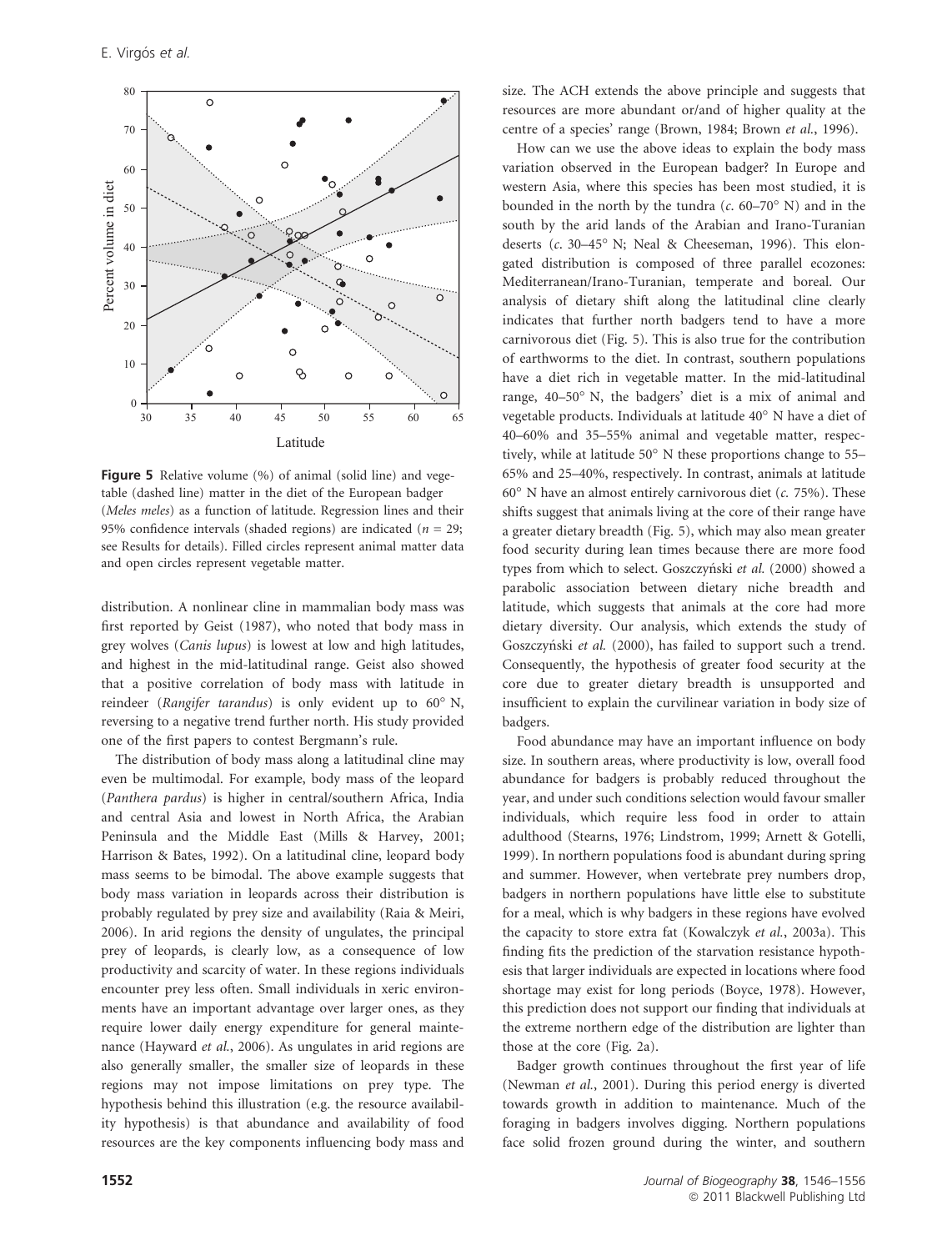populations encounter hard dry soil during summer. When digging conditions are far from optimal, badgers may have to invest considerably more energy in foraging. Consequently, more energy may be diverted into maintenance (i.e. survival) and less into growth in edge populations, resulting in smaller size.

Core areas are expected to support higher population densities. Thus, body size and mass may decrease at the core as a consequence of increased competition for resources. Indeed, a reduction in body size with increasing density has been recorded in deer (Fowler, 1987; Clutton-Brock & Albon, 1989; Conradt et al., 1999), and even in badgers (Woodroffe & Macdonald, 1995; Rogers et al., 1997; Macdonald et al., 2002). The negative effect of population density may only become apparent when it reaches high badger densities such as in southern Britain (e.g. Rogers et al., 1997). In these highdensity populations, culling led to a significant increase in body size (Tuyttens et al., 2000). On the other hand, in Scotland, where densities are lower (Griffiths & Thomas, 1993), a positive correlation between improved food availability and badger body mass has been observed (Kruuk & Parish, 1985). However, we are unable to evaluate the role of population density on body size reliably, because most of the locations used in this study lack population density estimates.

The trend for CBL did not fit the nonlinear relationship observed for body mass and body length (Tables 1 & 3). CBL decreased with PC1 and increased with PC2. The linear increase in CBL with latitude may suggest that head size is associated with the more carnivorous diet in northern latitudes. Consumption of insects, earthworms or soft fruit does not require enlarged jaw muscles or larger teeth. In contrast, the handling of larger animal prey, crushing of bones and consumption of frozen carcasses by badgers in northern populations may have selected for large heads.

Lastly, our study has indicated that body mass and body length, but not CBL, are highest at the centre of the latitudinal range. These results imply that the ACH is only partly supported. The relatively mixed results obtained by Meiri et al. (2009) for different carnivore species indicate that the pattern we observed in badgers is far from universal, and tends to be species specific. Body size is a trait under evolutionary pressure from different selective forces, of which food is probably one of the most prominent. In many cases, relationships between food (or other niche components) and position in the range are not linear but rather multimodal (Brown et al., 1996; Sagarin & Gaines, 2002). Because different selective forces can spatially and temporally influence the abundance and dispersion of resources across the range of a species (Ims, 1997; Angilletta & Dunham, 2003), additional species-specific data must be included in any such analysis in order to improve model fit.

## ACKNOWLEDGEMENTS

We would like to thank Yoram Yom Tov, Shai Meiri, Judith Masters, Naomi Paz and two anonymous referees for con-

structive comments on this manuscript. We are grateful to K. Kauhala, M. Nadolska, G. Göranson, V. Sidorovich and I. Dikvy for providing data on badger body measurements from their study sites. G. Escribano and U. Roll assisted with the GIS analysis. The study was funded by the Spanish Ministry of Science and Research (project entitled 'Efectos de los cambios en los usos del suelo y el clima en la distribución, abundancia y eficacia biológica de tres especies de hábitats templados en el mediterráneo: predicción de escenarios y conservación').

#### **REFERENCES**

- Abramov, A.V. & Puzachenko, A.Y. (2005) Sexual dimorphism of craniological characters in Eurasian badgers, Meles spp. (Carnivora, Mustelidae). Zoologischer Anzeiger, 244, 11–29.
- Angilletta, M.J. & Dunham, A.E. (2003) The temperature-size rule in ectotherms: simple evolutionary explanations may not be general. The American Naturalist, 162, 332–342.
- Arnett, A.E. & Gotelli, N.J. (1999) Bergmann's rule in the ant lion Myrmeleon immaculatus: geographic variation in body size and heterozygosity. Journal of Biogeography, 26, 275– 284.
- Ashton, K.G., Tracy, M.C. & de Queiroz, A. (2000) Is Bergmann's rule valid for mammals? The American Naturalist, 156, 390–415.
- Atchley, W.R., Rutledge, J.J. & Cowley, D.E. (1981) Genetic components of size and shape. II. Multivariate covariance patterns in the rat and mouse skull. Evolution, 35, 1037– 1055.
- Bergmann, C. (1847) Über die Verhältnisse der Wärmeökonomie der Thiere zu ihrer Grösse. Göttinger Studien, 1, 595– 708.
- Blackburn, T.M., Gaston, K.J. & Loder, N. (1999) Geographic gradients in body size: a clarification of Bergmann's rule. Diversity and Distributions, 5, 165–174.
- Boyce, M.S. (1978) Climatic variability and body size variation in the muskrats (Ondatra zibethicus) of North America. Oecologia, 36, 1–20.
- Brown, J.H. (1984) On the relationship between distribution and abundance of species. The American Naturalist, 124, 255–279.
- Brown, J.H., Stevens, G.C. & Kaufman, D.M. (1996) The geographic range: size, shape, boundaries, and internal structure. Annual Review of Ecology and Systematics, 27, 597–623.
- Calder, W.A. (1974) Consequences of body size for avian energetics. Avian energetics (ed. by R.A. Paynter Jr), pp. 86– 151. Nuttall Ornithological Club, Cambridge.
- Calder, W.A. (1984) Size, function and life history. Harvard University Press, Cambridge, MA.
- Carlson, S.M., Olsen, E.M. & Vollestad, L.A. (2008) Seasonal mortality and the effect of body size: a review and an empirical test using individual data on brown trout. Functional Ecology, 22, 663–673.
- Clutton-Brock, T.H. (1991) The evolution of parental care. Princeton University Press, Princeton, NJ.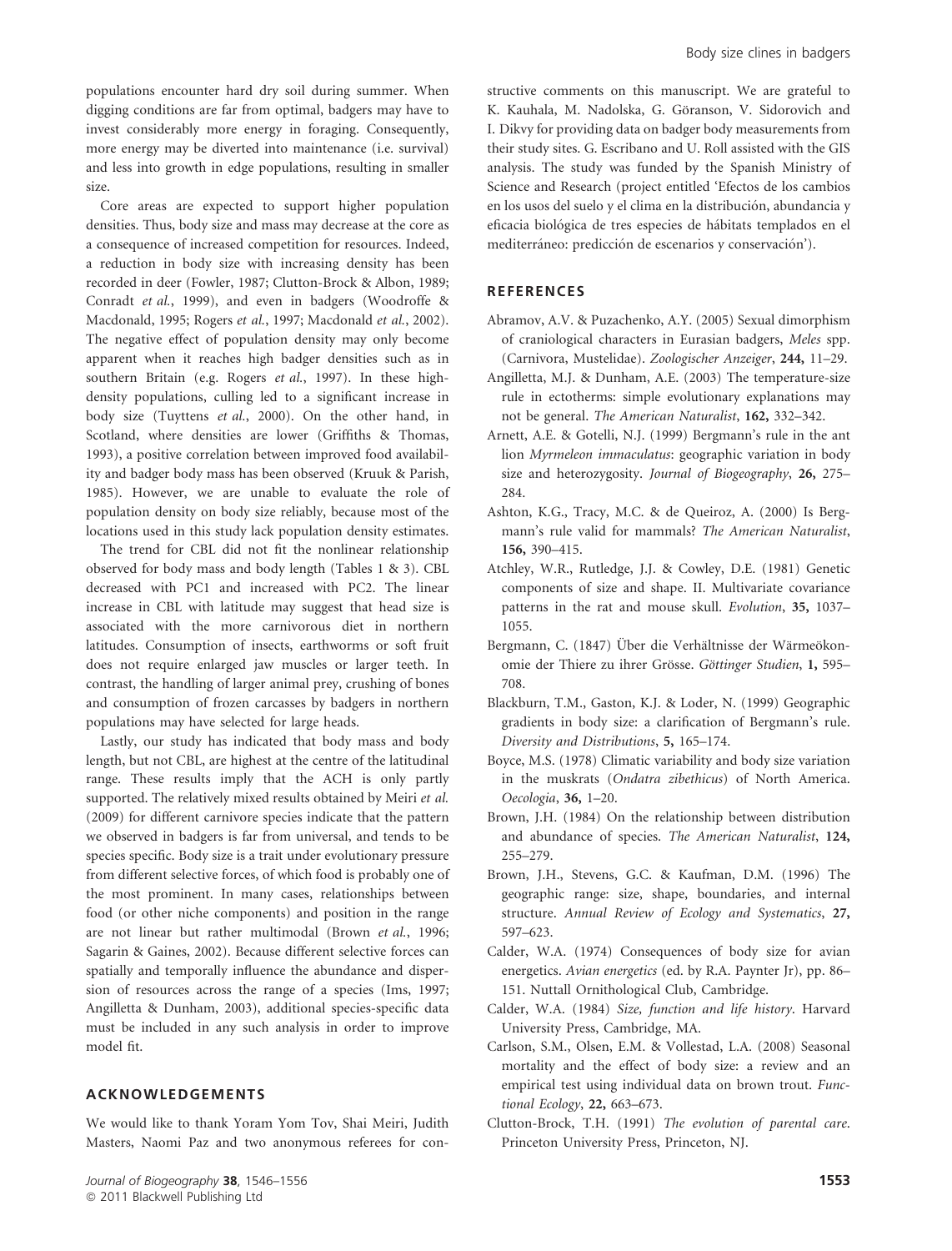- Clutton-Brock, T.H. & Albon, S.D. (1989) Red deer in the Highlands. Blackwell Scientific Publications (BSP) Professional Books, Oxford.
- Conradt, L., Clutton-Brock, T.H. & Thomson, D. (1999) Habitat segregation in ungulates: are males forced into suboptimal foraging habitats through indirect competition by females? Oecologia, 119, 367–377.
- Dayan, T., Simberloff, D., Tchernov, E. & Yom-Tov, Y. (1991) Calibrating the paleothermometer: climate, communities, and the evolution of size. Paleobiology, 17, 189–199.
- Dayan, T., Wool, D. & Simberloff, D. (2002) Variation and covariation of skulls and teeth: modern carnivores and the interpretation of fossil mammals. Paleobiology, 28, 508– 526.
- Dobson, F.S. (1992) Body mass, structural size, and life history patterns of the Columbian ground squirrel. The American Naturalist, 140, 109–125.
- Dugdale, H.L., Elwood, S.A. & Macdonald, D.W. (2010) Alloparental care and long-term costs of mothers tolerating other members of the group in a plurally breeding mammal. Animal Behaviour, 84, 719–733.
- Ferguson, S.H. & McLoughlin, P.D. (2000) Effect of energy availability, seasonality, and geographic range on brown bear life history. Ecography, 23, 193–200.
- Fowler, C.W. (1987) A review of density dependence in populations of large mammals. Current mammalogy (ed. by H.H. Genoways), pp. 401–441. Plenum Press, New York.
- Fukui, D., Maeda, K., Hill, D.A., Matsumura, S. & Agetsuma, N. (2005) Geographical variation in the cranial and external characters of the little tube-nosed bat, Murina silvatica in the Japanese archipelago. Acta Theriologica, 50, 309–322.
- Gaillard, J.M., Sempéré, A.J., Van Laere, G., Boutin, J.M. & Boisaubert, B. (1992) Effects of age and body weight on the proportion of females breeding in a population of roe deer. Canadian Journal of Zoology, 70, 1541–1545.
- Geist, V. (1987) Bergmann's rule is invalid. Canadian Journal of Zoology, 65, 1035–1038.
- Gittleman, J.L. & Van Valkenburgh, B. (1997) Sexual dimorphism in the canines and skulls of carnivores: effects of size, phylogeny and behavioural ecology. Journal of Zoology, 242, 97–117.
- Goszczyn´ski, B., Jedrzejewska, B. & Jedrzejewski, W. (2000) Diet composition of badgers (Meles meles) in a pristine forest and rural habitats of Poland compared to other European populations. Journal of Zoology, 250, 495–505.
- Griffiths, H.I. & Thomas, D.H. (1993) The status of the badger Meles meles in Europe. Mammal Review, 23, 17–58.
- Hallas, R., Schiffer, M. & Hoffmann, A.A. (2002) Clinal variation in Drosophila serrata for stress resistance and body size. Genetic Research, 79, 141–148.
- Harrison, D.L. & Bates, P.J.J. (1992) The mammals of Arabia. Harrison Zoological Museum, Sevenoaks, Kent, UK.
- Hawkins, B.A. & Diniz-Filho, J.A.F. (2004) 'Latitude' and geographic patterns in species richness. Ecography, 27, 268– 272.
- Hayward, M.W., Henschel, P., O'Brien, J., Hofmeyr, M., Balme, G. & Kerley, G.I.H. (2006) Prey preferences of the leopard (Panthera pardus). Journal of Zoology, 270, 298– 313.
- Hengeveld, R. & Haeck, J. (1982) The distribution of abundance. I. Measurements. Journal of Biogeography, 9, 303–316.
- Hoffman, A.A. & Blows, M.W. (1994) Species borders: ecological and evolutionary perspectives. Trends in Ecology and Evolution, 9, 223–227.
- Ims, R.A. (1997) Determinants of geographic variation in growth and reproductive traits in the root vole. Ecology, 78, 461–470.
- Johnson, D.D.P. & Macdonald, D.W. (2001) Why are groupliving badgers (Meles meles) sexually dimorphic? Journal of Zoology, 255, 199–204.
- Johnson, D.D.P., Macdonald, D.W., Newman, C. & Morecroft, M.D. (2001) Group size versus territory size in group-living badgers: a large-sample field test of the resource dispersion hypothesis. Oikos, 95, 265–274.
- Johnson, D.D.P., Jetz, W. & Macdonald, D.W. (2002) Environmental correlates of badger social spacing across Europe. Journal of Biogeography, 29, 411–425.
- Johnson, J.B. & Omland, K.S. (2004) Model selection in ecology and evolution. Trends in Ecology and Evolution, 19, 101–108.
- Kowalczyk, R., Jędrzejewska, B. & Zalewski, A. (2003a) Annual and circadian activity patterns of badgers (Meles meles) in Białowieza Primeval Forest (eastern Poland) compared with \_ other Palaearctic populations. Journal of Biogeography, 30, 463–472.
- Kowalczyk, R., Zalewski, A., Jedrzejewska, B. & Jedrzejewski, W. (2003b) Spatial organization and demography of badgers (Meles meles) in Bialowieza Primeval Forest, Poland, and the influence of earthworms on badger densities in Europe. Canadian Journal of Zoology, 81, 74–87.
- Kruuk, H. (1989) The social badger: ecology and behaviour of a group-living carnivore (Meles meles). Oxford University Press, Oxford.
- Kruuk, H. & Parish, T. (1983) Seasonal and local differences in the weight of European badgers (Meles meles) in relation to food supply. Zeitschrift für Säugertierkunde, 48, 45–50.
- Kruuk, H. & Parish, T. (1985) Food availability and weight of badger (Meles meles) in relation to agricultural changes. Journal of Applied Ecology, 22, 705–715.
- Levins, R. (1968) Evolution in changing environments: some theoretical explorations. Princeton University Press, Princeton, NJ.
- Lieth, H. (1976) Modelling the primary productivity of the world. Primary productivity of the biosphere (ed. by H. Leith and R.H. Whittaker), pp. 237–263. Springer-Verlag, New York.
- Lindstedt, S.L. & Boyce, M.S. (1985) Seasonality, fasting endurance, and body size in mammals. The American Naturalist, 125, 873–878.
- Lindstrom, J. (1999) Early development and fitness in birds and mammals. Trends in Ecology and Evolution, 14, 343–348.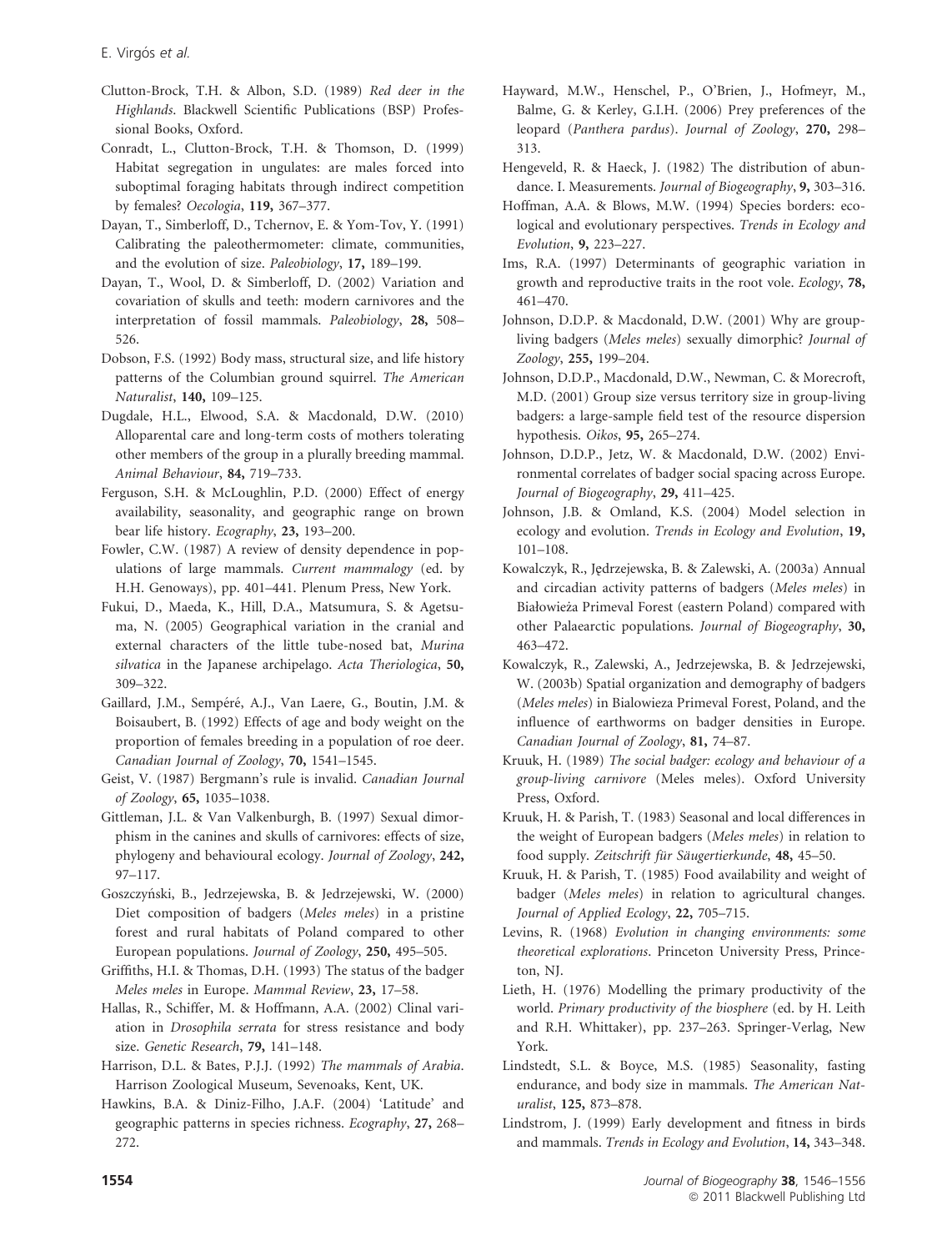- Lynch, J.M., O'Corry-Cröwe, G.O., Cheeseman, C.L., Harris, S., Duke, E.J. & Hayden, T.J. (1993) Morphometric and genetic variation among badger populations. The badger (ed. by T.J. Hayden), pp. 94–107. Royal Irish Academy, Dublin.
- Macdonald, D.W., Newman, C., Stewart, P.D. & Domingo-Roura, X. (2002) Density-dependent regulation of body mass and condition in badgers (Meles meles) from Wytham Woods. Ecology, 83, 2056–2061.
- Marmi, J., López-Giráldez, F., Macdonald, D.W., Calafell, F., Zholnerovskaya, E. & Domingo-Roura, X. (2006) Mitochondrial DNA reveals a strong phylogeographic structure in the badger across Eurasia. Molecular Ecology, 15, 1007–1020.
- Mayr, E. (1956) Geographical character gradients and climatic adaptation. Evolution, 10, 105–108.
- McLoughlin, P.D., Ferguson, S.H. & Messier, F. (2000) Intraspecific variation in home range overlap with habitat quality: a comparison among brown bear populations. Evolutionary Ecology, 14, 39–60.
- McNab, B.K. (1971) On the ecological significance of Bergmann's rule. Ecology, 52, 845–854.
- Meiri, S. & Dayan, T. (2003) On the validity of Bergmann's rule. Journal of Biogeography, 30, 331–351.
- Meiri, S., Dayan, T. & Simberloff, D. (2004) Carnivores, biases and Bergmann's rule. Biological Journal of the Linnean Society, 81, 579–588.
- Meiri, S., Dayan, T. & Simberloff, D. (2005) Variability and correlations in carnivore crania and dentition. Functional Ecology, 19, 337–343.
- Meiri, S., Dayan, T., Simberloff, D. & Grenyer, R. (2009) Life on the edge: carnivore body size is all over the place. Proceedings of the Royal Society B: Biological Sciences, 276, 1469– 1476.
- Millar, J.S. & Hickling, G.J. (1990) Fasting endurance and the evolution of mammalian body size. Functional Ecology, 4, 5–12.
- Mills, M.G.L. & Harvey, M. (2001) African predators. Struik, Cape Town.
- Neal, E.G. & Cheeseman, C. (1996) Badgers. T. & A.D. Poyser Ltd, London.
- Newman, C., Macdonald, D.W. & Anwar, M.A. (2001) Coccidiosis in the European badger, Meles meles in Wytham Woods: infection and consequences for growth and survival. Parasitology, 123, 133–142.
- Pérez-Trís, J., Carbonell, R. & Tellería, J.L. (2000) Abundance distribution, morphological variation, and juvenile condition of robins Erithacus rubecula in their Mediterranean range boundary. Journal of Biogeography, 27, 879–888.
- Peters, R.H. (1983) The ecological implications of body size. Cambridge University Press, Cambridge.
- Piersma, T. & Davidson, N.C. (1991) Confusions of mass and size. The Auk, 108, 441–444.
- Raia, P. & Meiri, S. (2006) The island rule in large mammals: paleontology meets ecology. Evolution, 60, 1731–1742.

Rivas-Martínez, S. & Rivas y Sáenz, S. (2007) Worldwide bioclimatic classification system. Centro de Investigaciones Fitosociológicas [Phytosociological Research Center], Madrid. Available at: http://www.globalbioclimatics.org/ (accessed May and June 2008).

- Rogers, L.M., Cheeseman, C.L. & Langton, S. (1997) Body weight as an indication of density-dependent population regulation in badgers (Meles meles) at Woodchester Park, Gloucestershire. Journal of Zoology, 242, 597–604.
- Roper, T.J. (1994) The European badger Meles meles: food specialist or generalist? Journal of Zoology, 234, 437–452.
- Rosenzweig, M.L. (1968a) Net primary productivity of terrestrial communities: prediction from climatological data. The American Naturalist, 102, 67–74.
- Rosenzweig, M.L. (1968b) The strategy of body size in mammalian carnivores. American Midland Naturalist, 80, 299– 315.
- Sagarin, R.D. & Gaines, S.D. (2002) The 'abundant centre' distribution: to what extent is it a biogeographical rule? Ecology Letters, 5, 137–147.
- Schulte-Hostedde, A.I., Zinner, B., Millar, J.S. & Hickling, G.J. (2005) Restitution of mass/size residuals: validating body condition indices. Ecology, 86, 155–163.
- Stearns, S.C. (1976) Life history tactics: a review of the ideas. Quarterly Review of Biology, 51, 3–47.
- Thornthwaite, C.W. & Mather, J.R. (1957) Instructions and tables for computing potential evapotranspiration and the water balance. Laboratory of Climatology, Publication 10. Laboratory of Climatology, Centertown, NJ.
- Tuyttens, F.A.M., Macdonald, D.W., Rogers, L.M., Cheeseman, C.L. & Roddam, A.W. (2000) Comparative study on the consequences of culling badgers (Meles meles) on biometrics, population dynamics and movement. Journal of Animal Ecology, 69, 567–580.
- USDA (1999) Major biomes map. Natural Resource Conservation Service, United States Department of Agriculture. Available at: http://soils.usda.gov/use/worldsoils/mapindex/ biomes.html.
- Woodroffe, R. & Macdonald, D.W. (1993) Badger sociality: models of spatial grouping. Symposium of Zoological Society of London, 65, 145–169.
- Woodroffe, R. & Macdonald, D.W. (1995) Female/female competition in European badgers, Meles meles: effects on breeding success. Journal of Animal Ecology, 64, 12–20.
- Yom-Tov, Y. & Geffen, E. (2006) Geographic variation in body size: the effect of ambient temperature and precipitation. Oecologia, 148, 213–218.
- Yom-Tov, Y. & Nix, H. (1986) Climatological correlates for body size of five species of Australian mammals. Biological Journal of the Linnean Society, 29, 245–262.
- Yom-Tov, Y., Yom-Tov, S., Barreiro, J. & Blanco, J.C. (2007) Body size of the red fox Vulpes vulpes in Spain: the effect of agriculture. Biological Journal of the Linnean Society, 90, 729–734.
- Zink, R.M. & Remsen, J.V., Jr (1986) Evolutionary processes and patterns of geographic variation in birds. Current ornithology, Vol. 4 (ed. by R.F. Johnston), pp. 1–69. Plenum Press, Springer, New York.